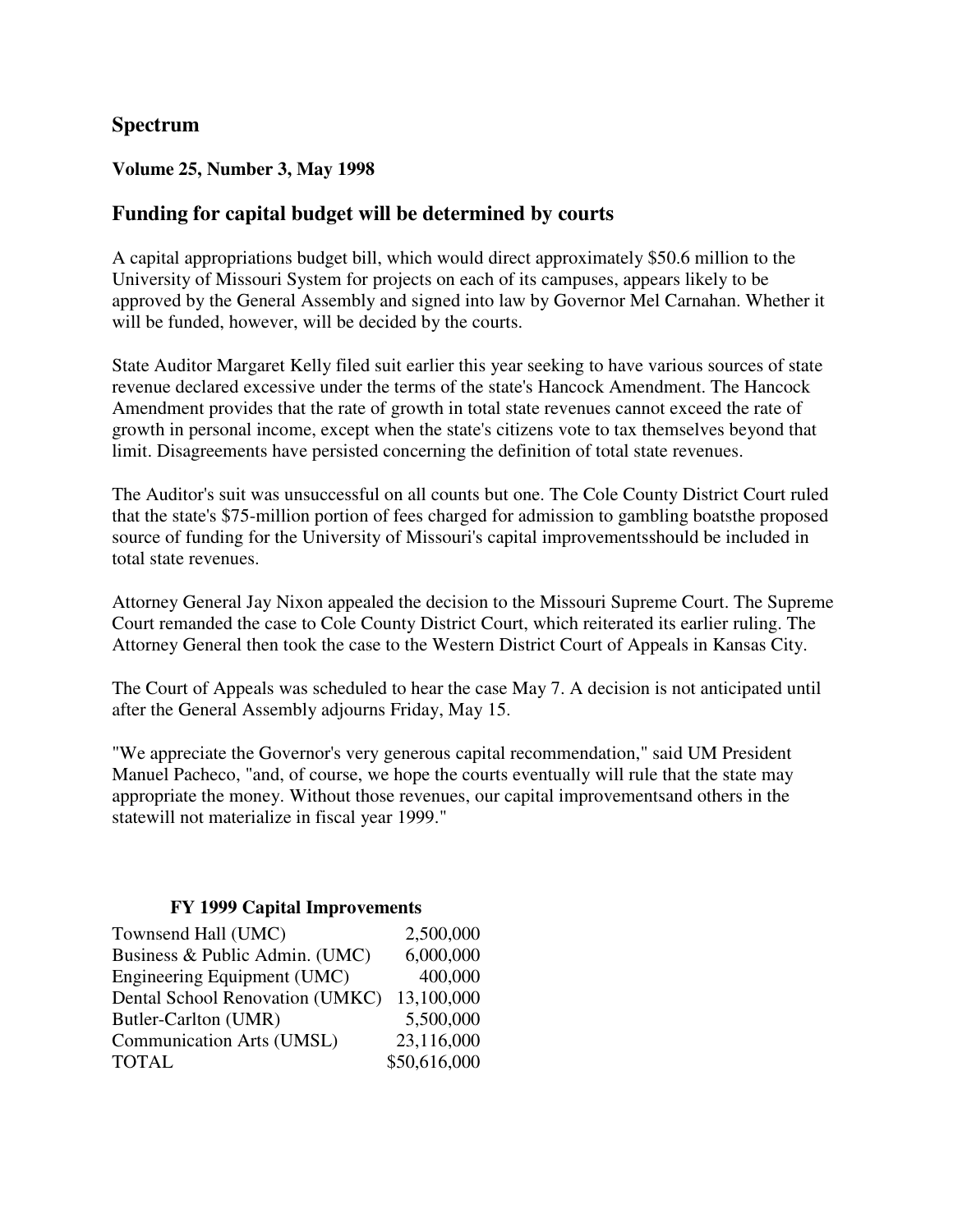# **Additional state funds will pay for three percent salary increases**



UM President, Manuel Pacheco

Salary increases would average three percent in Fiscal Year 1999, according to recommendations made to the Finance Committee of the Board of Curators by UM President Manuel Pacheco.

The student fee income budget for FY99 is expected to show no increase from this year. Such income provides more than one-third of the funds for the general operating budget, according to Ken Hutchinson, interim vice president for administrative affairs. "Fortunately," he says, "it appears that a particularly strong state appropriation can be used to fund salary increases and allow the pool of salary increase dollars to meet or slightly exceed the current rate of inflation."

"The budget that appears likely to be approved by the General Assembly and the Governor would be very close to the generous recommendation made by Governor Carnahan at the outset of the legislative session," Pacheco said. "Our new Mission Enhancement funding will be used, as promised, to strengthen undergraduate and graduate education, research and outreach and to improve the return on the state's investment in our institution."

Pacheco said his recommendations are based on the assumption that three percent of state appropriations will be withheld, as they have been each year for many years.

The full Board will hear Pacheco's recommendations and be asked to pass the new budget at its meeting at the University of Missouri-Kansas City May 28 and 29.

In developing the FY99 appropriations request, total inflation on the core budget was estimated to be approximately \$29 million. Of that amount, the University asked the state to fund \$12.8 million, with the balance of \$16.2 million to be funded from nonstate revenues largely consisting of educational fees.

Consequently, Pacheco will propose to the Board of Curators that the entire increase expected in state funding excluding new funds designated for mission enhancement be used to cover inflationary costs for the next fiscal year. He also will propose to allocate the \$15.1 million increase in proportion to the existing recurring state appropriation base of each campus, Outreach/Extension and System administration.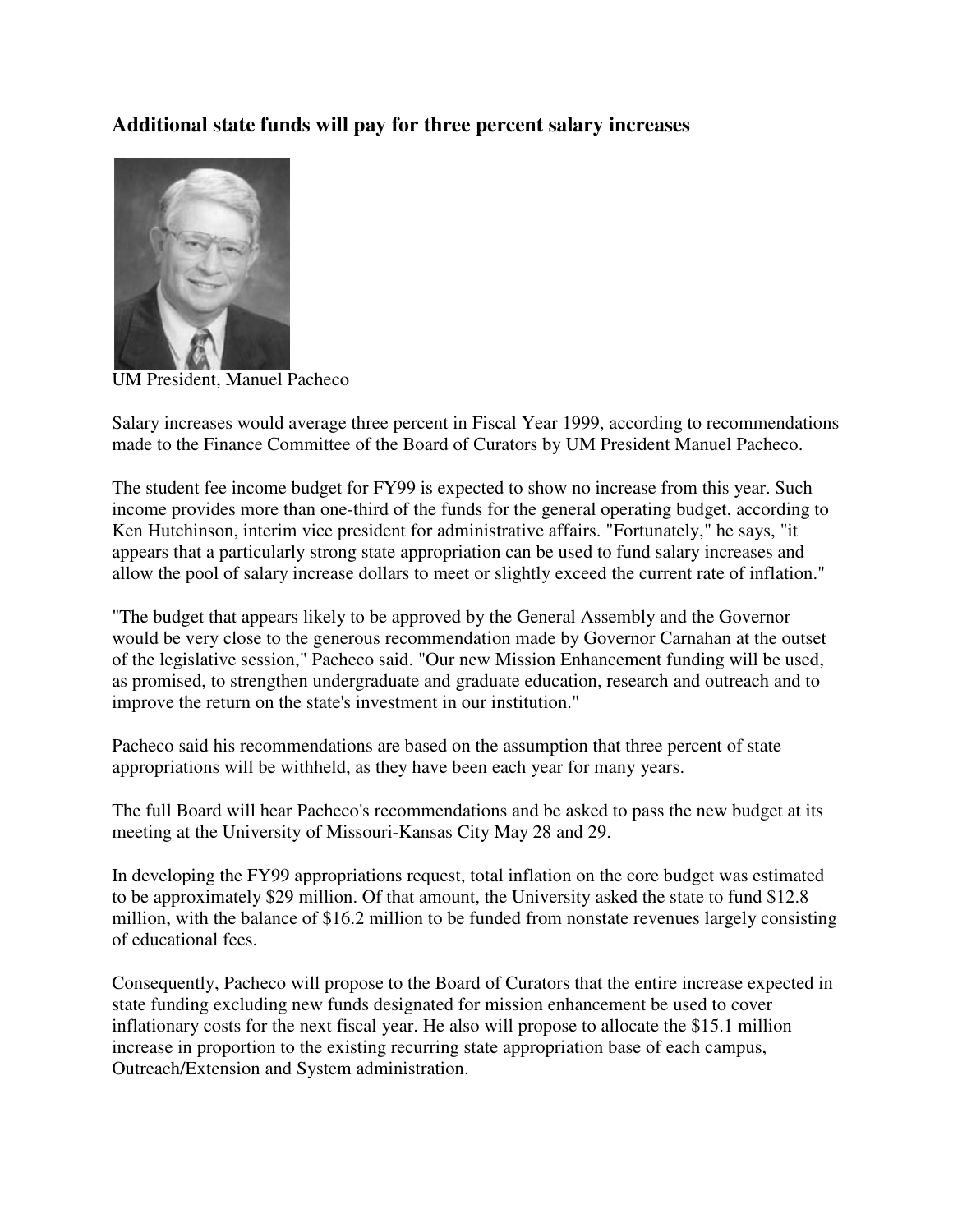The Endowed Chairs and Professorships program will be allocated \$3.9 million of Mission Enhancement Funds, following the state's three percent withholding. Pacheco's budget proposes that the remaining net appropriation of \$10.7 million for mission enhancement be distributed in proportion to the amounts originally requested by the UM System. "The mission enhancement funds being allocated should permit each UM campus and Outreach and Extension to achieve at least one of its priority initiatives," Pacheco said.

In accordance with available state and nonstate resources for FY99, Pacheco announced that funds allocated for salary and wage increases for 1998-99 will average a minimum of three percent for each employee group faculty, non-represented staff and represented staff.

As part of the UM salary and wage principles, he also encouraged chancellors and vice presidents, where financially possible, to provide a pool of funds for salary and wage increases in excess of three percent to reward exceptional performance and to meet extraordinary market demands.

With the exception of represented service and support staff, all salary adjustments will be made on the basis of quality of performance of the individual, team or unit in relation to the University's mission and/or market circumstances.

Salary increases for represented service and support staff will be determined after "meet-andconfer" sessions are conducted.

Pacheco will propose to the Board of Curators that the entire increase expected in state funding excluding new funds designated for mission enhancement be used to cover inflationary costs for the next fiscal year.

# **Committee recommends improvements to benefits**

A set of revisions proposed by the UM Retirement and Staff Benefits Committee would expand financial benefits and options across all age groups of employees.

The committee, which last proposed comprehensive changes to the retirement plan in 1989, issued a new report to President Manuel T. Pacheco this year. Pacheco hopes to take the recommendations to the Board of Curators at its May 28-29 meeting in Kansas City. The Board of Curators will be asked to approve the recommendations with an effective date of Sept. 1, 1998. The benefits of any individual retiring after approval is given by the Board and before Sept. 1, 1998, would be upgraded under the revised terms of the plan.

R. Kenneth Hutchinson, interim vice president for administrative affairs, said the committee's job is to balance competitiveness and cost. The University must offer prospective and current employees a competitive retirement plan, but changes must be actuarially sound.

"The retirement plan has performed exceedingly well, even if one disregards the huge growth in stock-market indexes over the past six months," Hutchinson said. "We are poised to make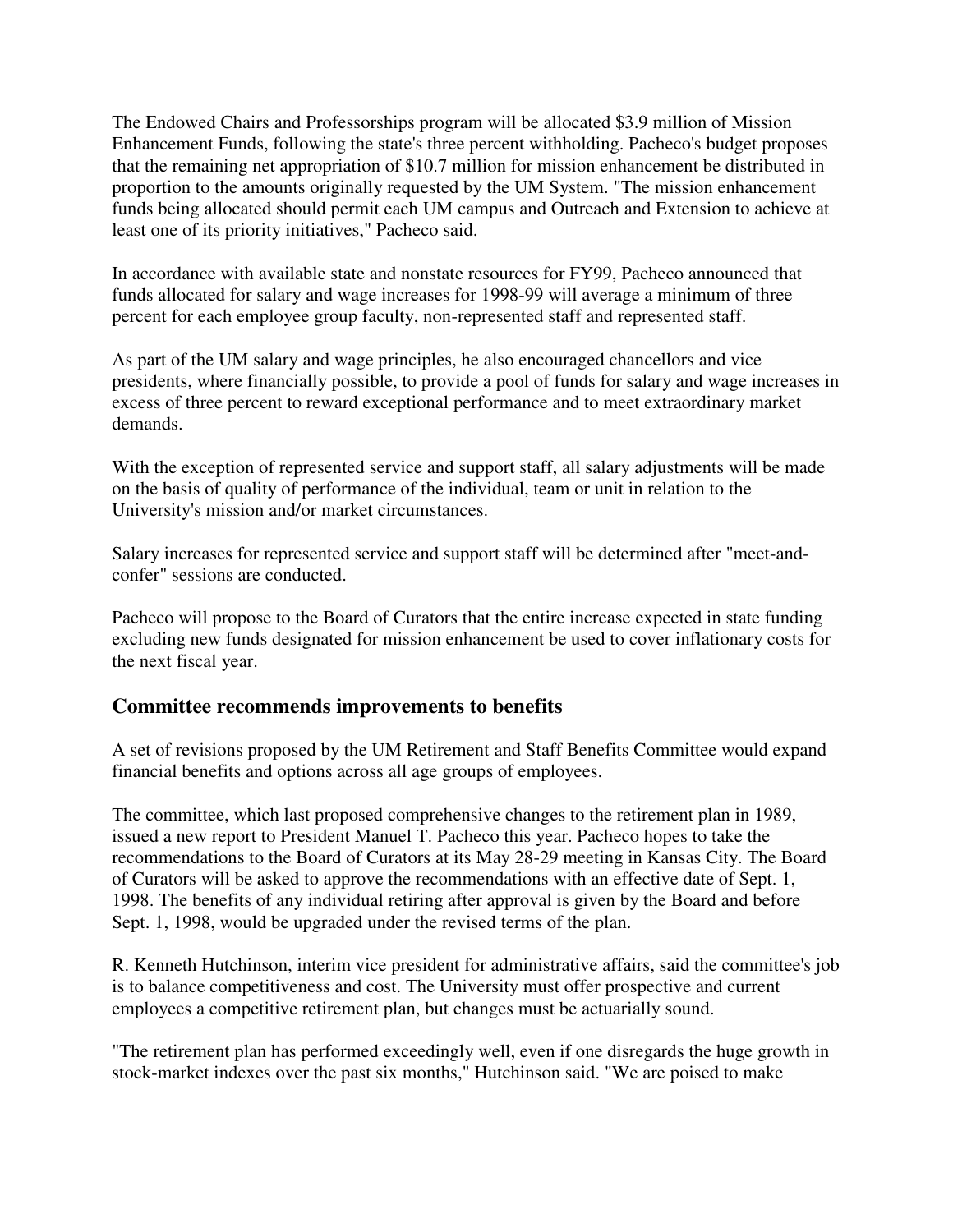changes in the plan that could be of tremendous benefit to our employees, but which also leaves our retirement fund sound."

The committee compared UM's retirement and benefit plans with a group of 13 other public AAU research institutions in the region: Indiana University, Iowa State, Iowa, Michigan, Michigan State, Ohio State, Purdue, Texas, Pennsylvania State, Illinois, Kansas, Minnesota, and Nebraska. Its study showed that the UM pension plan ranked 11th of 14 in total value. The committee reported the suggested changes would move UM's retirement program up to sixth in that peer group.

Because the retirement trust fund has performed so well, the changes suggested by the committee would not require any increased contribution to the fund. Currently, the University contributes 5.9 percent of payroll to the pension fund. The employee contributes nothing.

"The committee recommended that, to the extent needed to maintain a competitive position among our peers, the long-term gains we have made be used to improve the design of the benefits plan," Hutchinson said.

### **The changes proposed by the benefits committee are:**

- 1. That the current pension multiplier of 2.133 percent be increased to 2.25 percent of final average salary (highest five consecutive years) for each year of service credit earned. The retirement payment a UM employee receives is calculated this way: The highest five consecutive years of salary are averaged. Then, that number is multiplied first by 2.133 percent, and then by years of service. For example, for an employee retiring at age 65 with an average base salary of \$40,000 and 30 years of service, the increase in the multiplier would mean an increase in annual retirement benefits of about \$1,400. The 2.25 percent multiplier also would apply to summer session service credit for faculty.
- 2. That the current early retirement reduction factor (3.33 percent for each year that retirement precedes age 65) be eliminated for any individual retiring at or more than age 60 with a minimum of 25 years of service."This proposal would eliminate the penalty for early retirement from age 60 on for those faculty and staff who have at least 25 years of service," Hutchinson said. "It wasn't conceived to encourage early retirements, but to be competitive in plan value, at various ages, with our peer institutions, most of which offer some sort of penalty-free retirement option prior to age 65."
- 3. That the current early retirement reduction factor (3.33 percent) be reduced to 1.5 percent for each year that retirement precedes age 65 for any individual retiring between 55 and 60 with a minimum of 25 years of earned service credit.
- 4. That UM amend the timing of the initiation of ad hoc pension adjustments by decreasing the length of time, by one year, required for a retiree to become eligible for any adjustments awarded. Eligibility for the first adjustment would be on the Sept. 1 following the completion of receipt of pension benefit payments from the plan for one full year. This change in policy would mean that retirees would be eligible for cost of living adjustments a year earlier than they are now. Cost of living adjustments would continue to be provided on an ad hoc basis and would still have to be approved by the Board of Curators as it judges prudent.